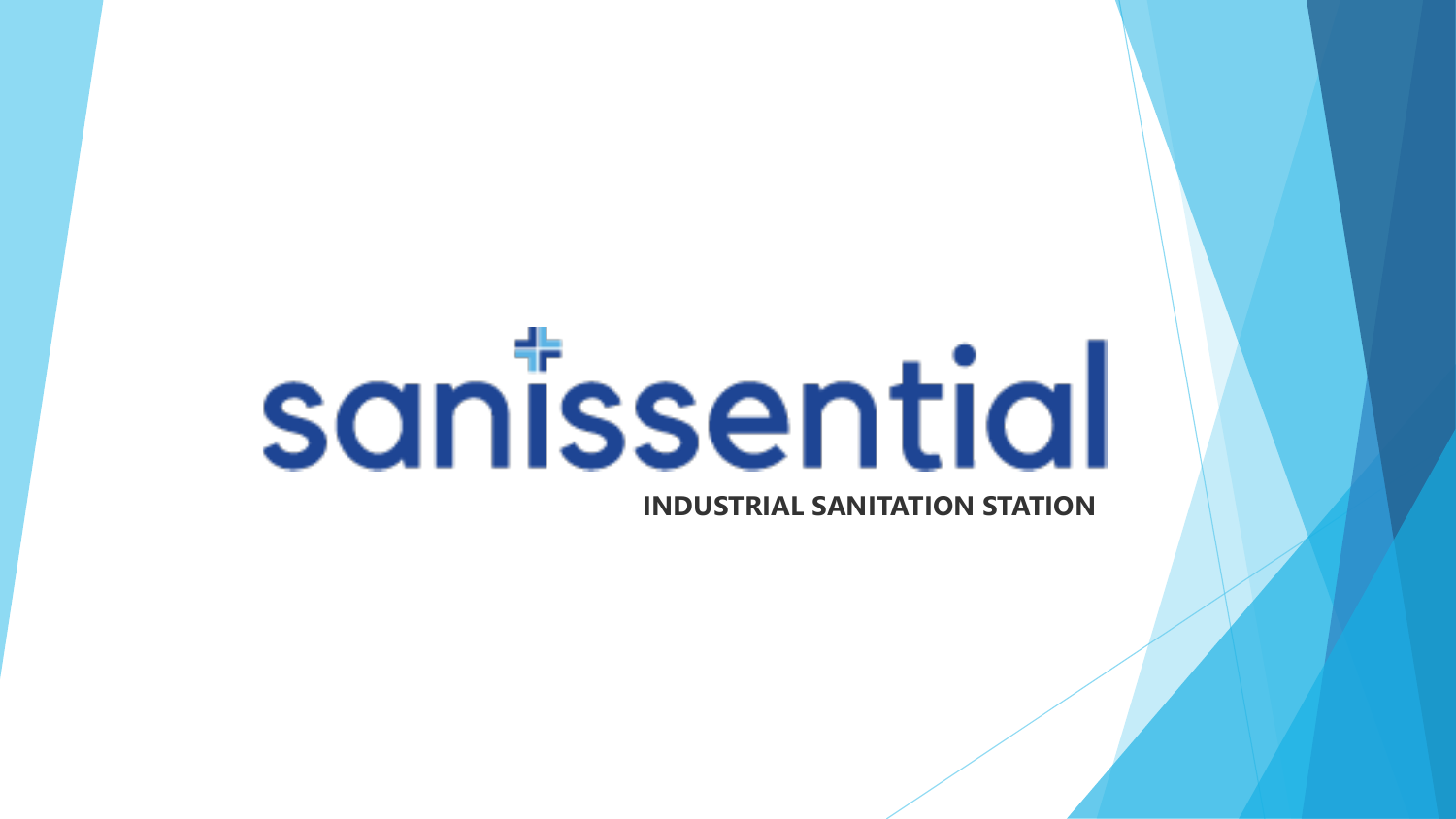# NEW NORMAL…NO PROBLEM

*The* **Sanissential** *is more than just a portion control hand sanitizer dispenser. It is a bridge – that will help you lead your employees and your customers into the new normal*

- **Sanissential** is a hands-free sanitizing experience that happens by simply depressing the foot pedal
- Ideal for:
	- $\blacktriangleright$  Hospitals
	- Casinos
	- Labs
	- Food Processing Plants
	- **Schools**
	- Churches
	- Retail and Grocery Stores
	- Airports
	- Concert/Event Venues
	- Factories
	- and many more…..







## sanissential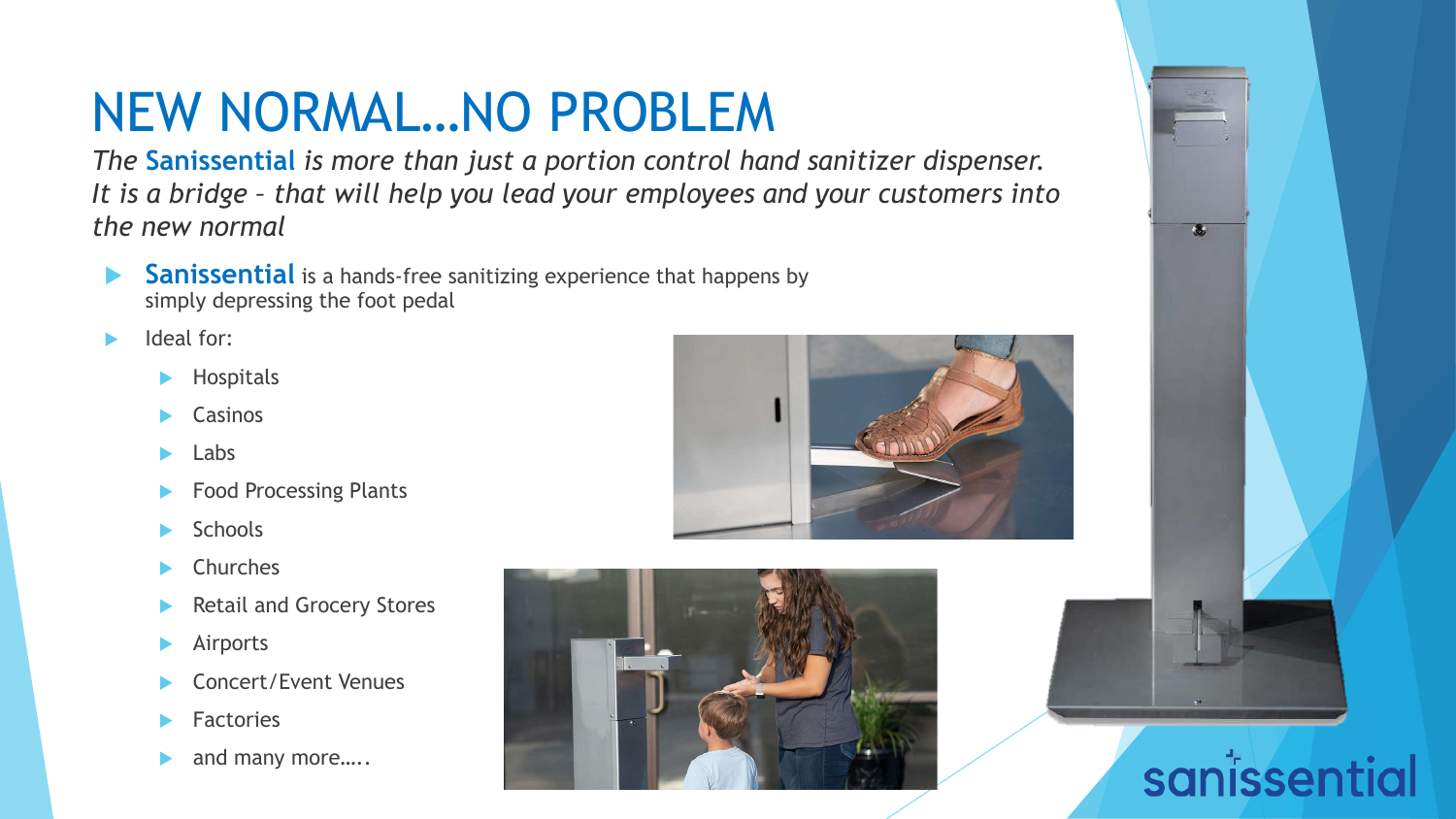# ULIKE NO OTHER



- Unique in design and functionality
- The Sanissential is an Industrial Sanitation Station that is built *TOUGH*
- Made in the USA
- Manufactured to stand up under the most challenging of conditions:
	- High traffic
	- Extreme weather
	- **Temperature**
	- Saltwater
- Durable, freestanding
- Weighted base keeps stand in place (can be anchored to floor or wall)
- Delivers set amount of product each time
- Locking storage compartment that holds 2 gallons of liquid or gel
	- 1 gallon active & 1 gallon in reserve
	- Extending the time between refills

# sanissential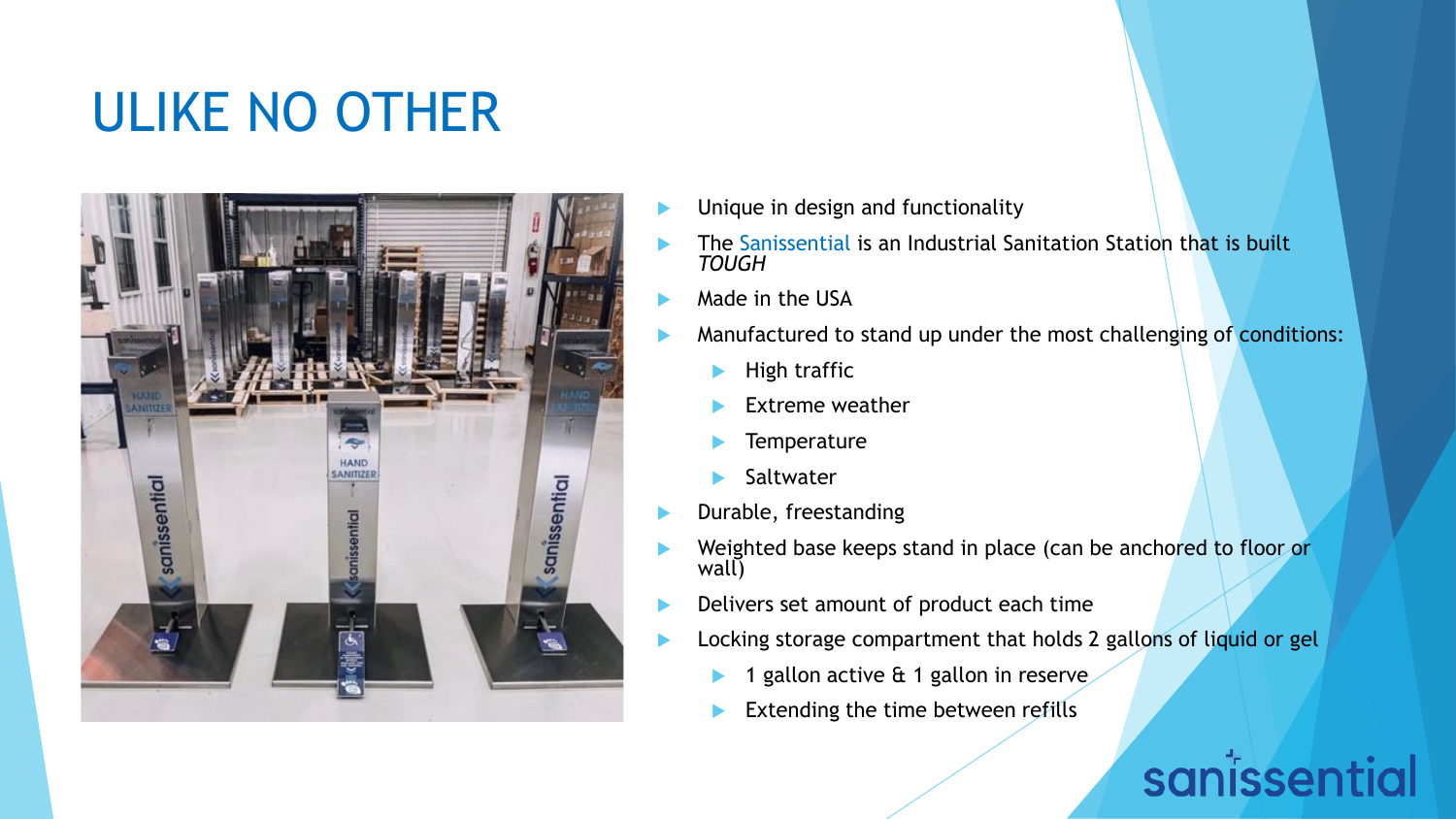

- 1 GALLON CSC Multiuse Sanitizer refills available upon request
- Liquid Alcohol based disinfectant
- 75% Premium Alcohol
- BULK PRICING discounts available
- Note: **Sanissential** holds up to 2 gallons of sanitizer at a time. 1 active and 1 in reserve backup.



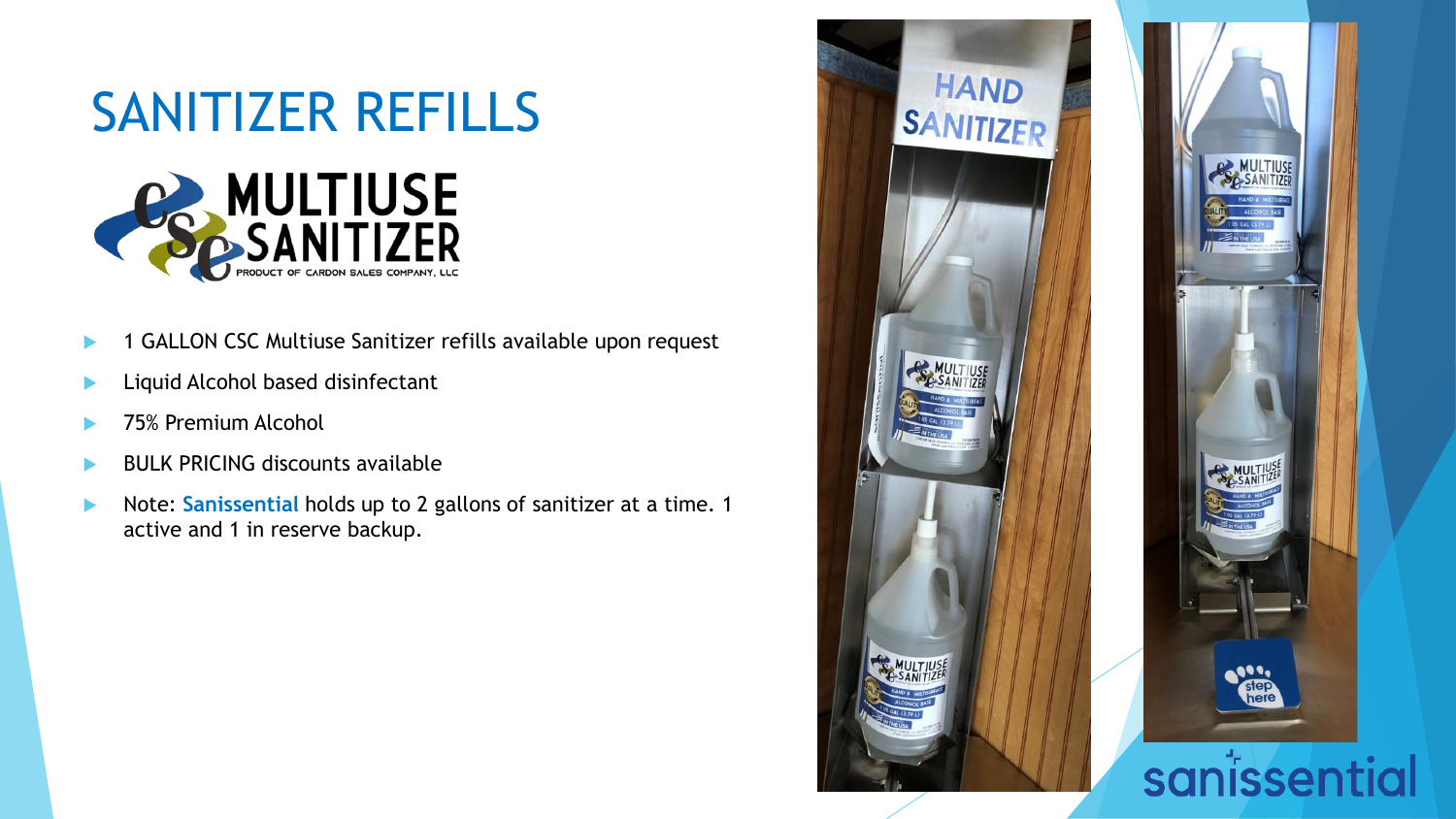# SIZING SPECIFICATIONS

#### **DIMENSIONS & WEIGHT**

- Height: 49.109-in tall; Width: 8-in; Depth: 8.218-in
- Base: 24-in x 24-in
- Weight: 60 lbs (w/o sanitizer); 80 lbs (w/ sanitizer)

#### **STYLES**

- Full size (49" tall) or Jr. (39" tall)
- Square Base or Corner base
	- **Can be used on both Full Size or Jr.**
- Standard Pedal or Wheel Chair Compatible(ADA Compliant)
	- **Can be used on both Full Size or Jr.**

#### **MATERIAL**

SAE 316L Stainless Steel

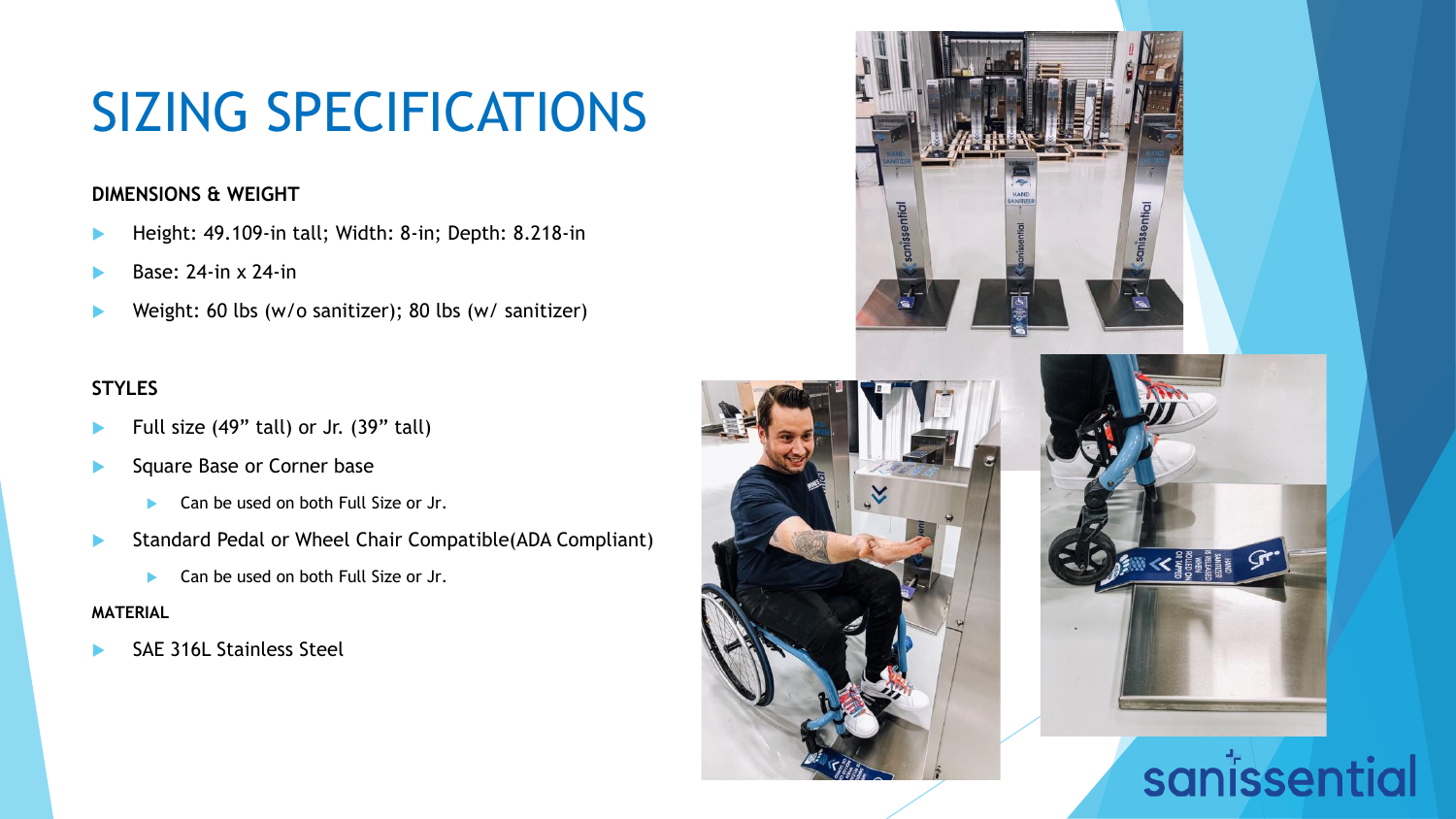## CUSTOMIZABLE

Capable of being fitted with any sticker, signs, logos, or markings